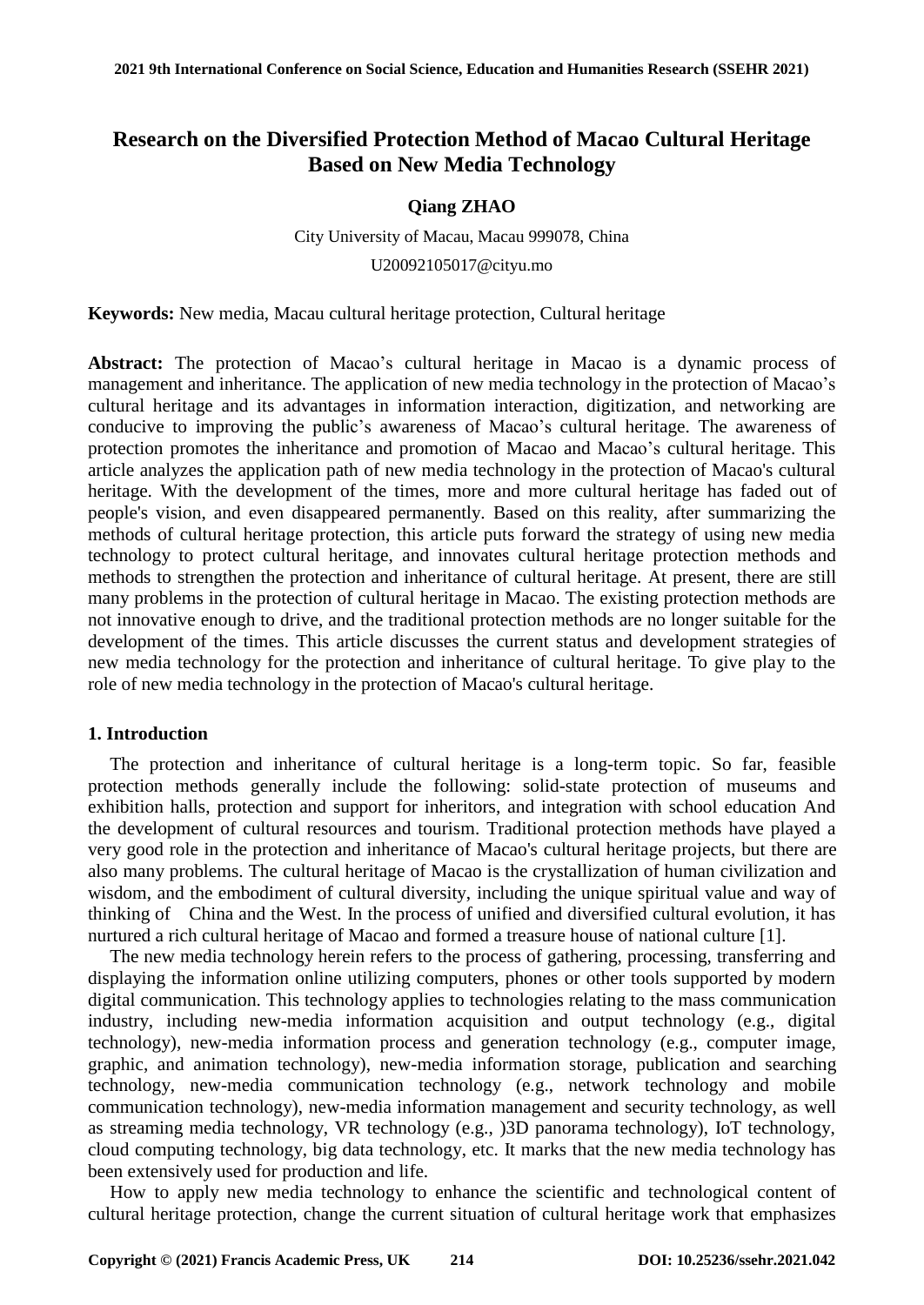resource development and neglects innovation, build a scientific and effective cultural heritage protection inheritance path, and solves the current dilemma is the need for cultural heritage work. Discussion and research issues Under the new media environment, the protection model of Macao's cultural heritage is undergoing major changes. The effective application of new media technology in the protection of Macao's cultural heritage provides a good opportunity for the inheritance and development of Macao's cultural heritage. As one of the centers of excellent traditional culture, Macau has rich cultural heritage resources in its area. At present, with the emphasis on the protection and inheritance of Macao's cultural heritage, the mode of Macao's cultural heritage protection is in urgent need of innovation and adjustment. Under the new media environment, new media technology carriers such as virtual reality technology, augmented reality technology, three-dimensional animation technology, and Internet technology provide a platform for the protection of Macao's cultural heritage. While promoting the inheritance and dissemination of Macao's cultural heritage projects, it also enhances the objective environment for Macao's cultural heritage. The protection of cultural heritage resources [2]. This article combines the mechanism and characteristics of new media technology to analyze the application path of new media technology in the protection of Macao's cultural heritage from multiple dimensions.

## **2. Important Features and Mechanisms of New Media Technology**

#### **2.1 Digitization, Interactivity**

New media technology is an innovative form of media based on digital information technology and with interactive communication as its function. From the perspective of the basic mechanism of new media technology, new media technology is an important manifestation of the integration of the Internet and information dissemination, and it is a general term for information dissemination technologies in addition to supporting traditional media technologies. Therefore, this also determines the basic characteristics of digitalization and interactivity of new media technology. In terms of the digitalization of new media technology, the digital information dissemination platform built through information technology can effectively spread the cultural heritage of Macao, so that more people can understand the representative projects of Macao's cultural heritage [3]. For example: through the use of three-dimensional animation technology to build a multi-dimensional integrated digital information dissemination platform to increase the awareness of Macau's old city and historical buildings, and disseminate representative cultural heritage projects of Macau such as parades on each April  $8<sup>th</sup>$  in the lunar calendar and Naamyam. So that more people can learn about the cultural heritage of Macau, so as to realize the protection of representative items of the cultural heritage of Macau. In terms of the interactivity of new media technology, the information dissemination platform built by Internet technology allows people to learn about Macao's cultural heritage through the Internet and realize real-time communication and interaction.

#### **2.2 Convergence, Dissemination**

New media technology is based on information technology, which is an innovation and extension of traditional media technology. The brand-new information dissemination platform built by new media technology, on the one hand, has the dissemination function of traditional media, and on the other hand, it covers interactive functions, information processing functions, information collection functions, etc. [4]. Therefore, starting from the basic characteristics of new media technology, this also determines the integration and communication characteristics of new media technology. First of all, in terms of the integration of new media technology, new media technology itself is the embodiment of the integration of information technology and media. New media mainly includes digital magazines, digital newspapers, digital broadcasting, digital TV, desktop windows, information dissemination platforms, etc.[5]. These new media technology products are an important manifestation of the integration of the Internet and traditional communication technologies. The integration of "Internet + information dissemination" has ushered in a new direction for the protection of Macao's cultural heritage. Secondly, in terms of the dissemination of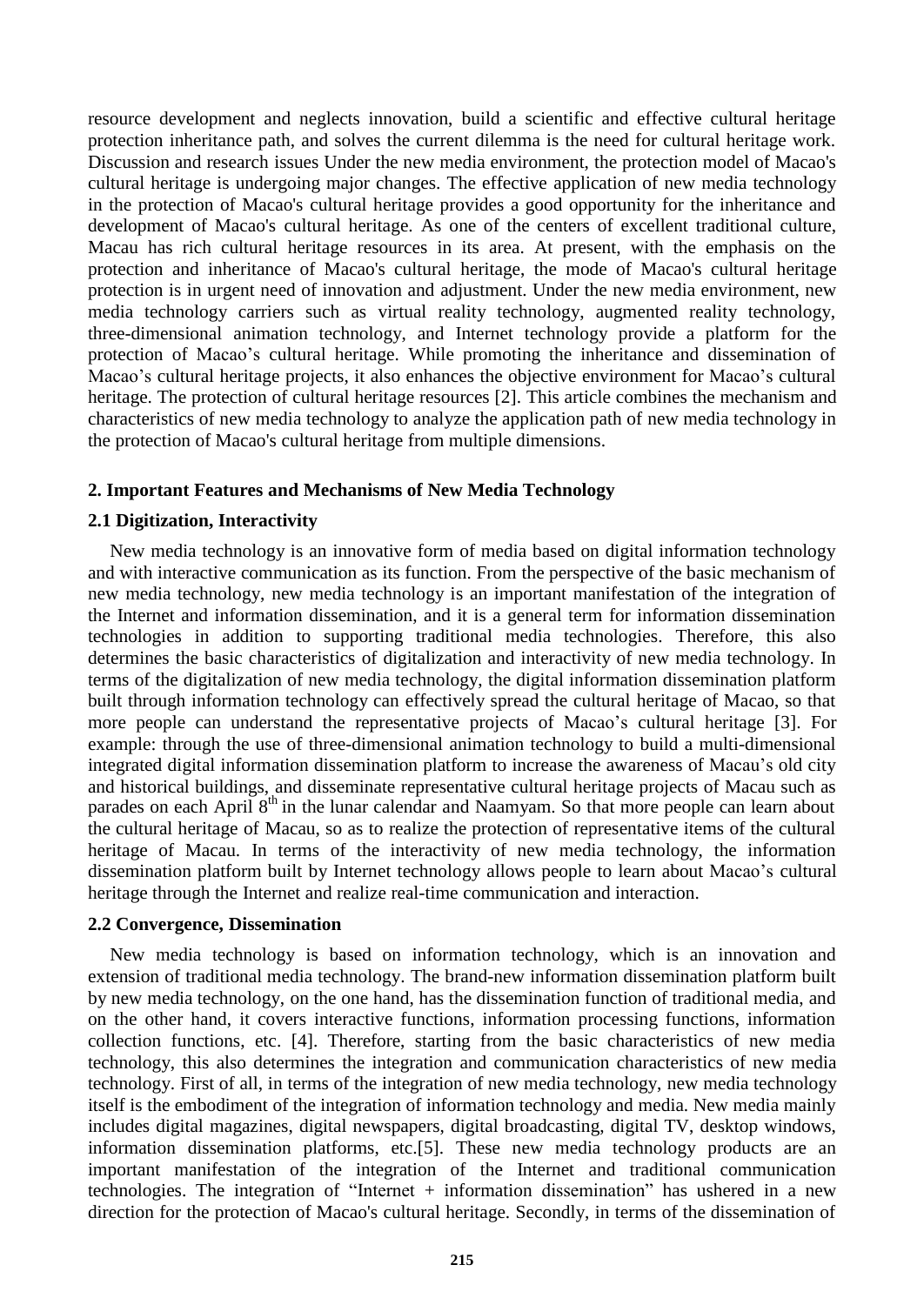new media technologies, in the Internet environment, traffic is a resource, and the speed of media dissemination directly determines the intensity of traffic. Nowadays, various new media platform operations have successively adopted a multi-line communication mode. Compared with the traditional single-line communication mode, the speed has been greatly improved, and it has the characteristics of fast information dissemination and wide coverage.

#### **3. The Current Dilemma of Macao's Cultural Heritage Protection**

#### **3.1 The Impact of the Modernization Process**

How Macau, the world tourism and leisure center, is supposed to achieve the urban transformation is a challenging project of cultural heritage protection. The development of main urban areas, which locate Macau's cultural heritage protection areas and buffer areas, is bound to make an impact on the landscape of those areas. The buildings of gaming, such as Sofitel at Ponte 16 Macau, Starworld Hotel and other high-rise buildings, are in stark contrast to the historical buildings in the inner harbor, making an impact on and posting a great threat to the landscape of historic houses, lanes and cultural heritages. For example, the NAPE and high-rise buildings in the outer harbor have been controversial because of their negative effect on the visual connections between lighthouses, the sea surface, and other historical buildings; C and D areas of Nam Van Artificial Lake hide the landscape of Penha Hill, all of which are negative results from the modernization, economic growth and urban development.

## **3.2 Changes in Public Engagement**

At the beginning of the  $20<sup>th</sup>$  century, the former Macau-Portugal Administration implemented the meritocracy system to respond to the slow development of the society, and made little of civic engagement as well as its influence and effect on the cultural heritage protection, leading to the absence of the opportunity and room for citizens to participate in developing the policy of the cultural heritage protection, and thus people less focused on the social conflict arising from the cultural heritage protection. After its return, Macau witnessed a rapid development of economy and society by authorized gaming, followed by increased awareness of public engagement. Macau youth conduct many creative online campaigns of cultural heritage protection which are also driven by the pressure of transnational activists, to force the administration to amend the cultural heritage protection policy. Eventually, the government-centered system has been shocked, and people can engage in the development policies through more channels now. Moreover, developers have also contributed to the improvement of public engagement. With its increasing importance, the issue, reflects the public governance capability of the Macau Administration.

## **3.3 Weaknesses in Hardware and Software Environments**

Macau's cultural heritage protection is mainly based on voluntary and independent researches. There are fewer high-level research platforms for local colleges and institutions to research cultural heritage protection. In addition to facilities, Macau is supposed to improve the research and development capacity, achieve cooperation among people from different fields, industries and departments, and make the best use of its integrated power. Regular and innovative technologies are less developed, and fewer international or regional achievements in scientific research have been reached. Therefore, the related technologies and their support for cultural heritage protection are to be improved. Meanwhile, there is a lack of human resources such as software professionals and scientific & technological talents over the long term. The quality, professional knowledge, creativity and management of talents cannot meet the actual demand so far, which chokes off the sustainable development of cultural heritage protection and inheritance.

## **4. The Role of New Media Technology in the Inheritance and Protection of Macao's Cultural Heritage**

In Macau, the rapid development of new media technology makes a difference to the traditional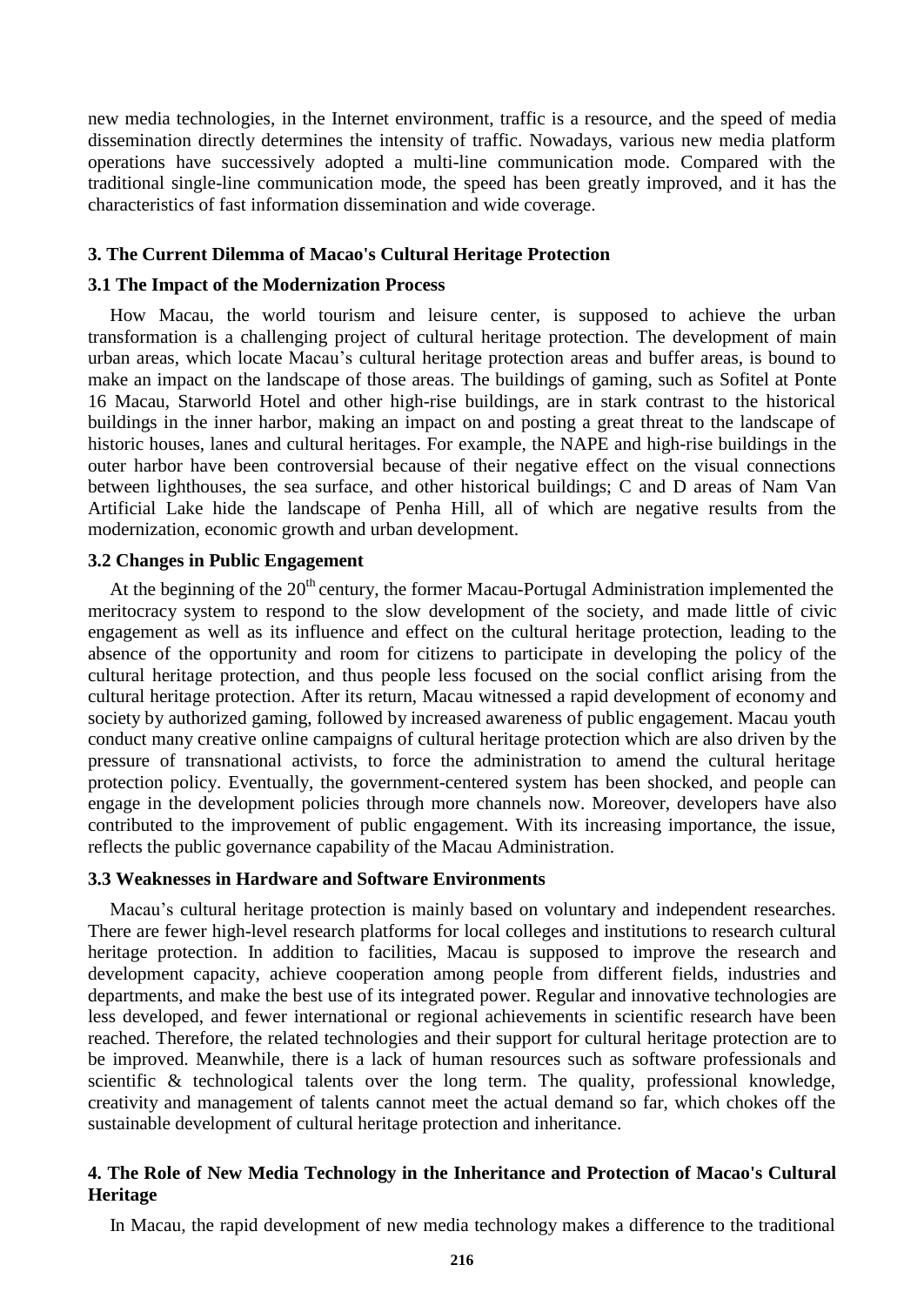lifestyle as well as the cultural heritage ecosystem and the public perception of cultural heritage protection. Compared with traditional media such as newspapers, magazines, and television, new media technologies are more often referred to as the "fifth media." It uses digital technology and network technology, through the Internet, local area network, wireless communication network and other channels, using computers, mobile phones, digital TV and other terminals to provide users with new forms of information and entertainment services. Nowadays, new media technology has increasingly become an important part of people's lives [6].

The emergence of new media technology has undoubtedly provided a new opportunity for the protection and inheritance of Macao's cultural heritage. It can give full play to its own unique advantages. This is mainly reflected in the expansion of new media technology in the protection of Macao's cultural heritage and its unique media. Attributes can extend the vitality of Macao's cultural heritage without being restricted by time and space, and can also use new media technology to restore and reproduce partially damaged Macao's cultural heritage, so that more of Macao's cultural heritage that is on the verge of disappearing can be effectively protected and inherited. With the help of new media technology, Macao's cultural heritage can be paid more and more attention and recognized by more and more people. This is a common integration of traditional culture and modern technology, which not only provides a broader space for the protection of Macao's cultural heritage, but also can be more effective [7]. The development and protection of traditional folk culture and Macao's cultural heritage have become an important subject of Macao's cultural development. To some extent, the attention paid to the protection of Macao's cultural heritage reflects people's attachment to traditional culture. This is actually a reflection of modern people on modern society after the loss of their spiritual homeland, and an aesthetic reflection of people's modernity.

## **5. New Media Technology Innovates the Way of Protection and Inheritance of Macao's Cultural Heritage**

We have now entered a new media era. The continuous update and development of new media technology have brought about earth-shaking changes to our lives. New media technology has the characteristics of interactivity and instantaneousness, and the public can participate in it. For example, interactive media forms such as Weibo, Instagram, and Facebook spawned in the Internet age, the public can receive information anytime and anywhere. This also provides a brand-new way for the protection and inheritance of Macao's cultural heritage [8]. This is mainly manifested in three aspects: First, new media technology has expanded the ways and means of inheriting Macao's cultural heritage. The inheritors of Macao's cultural heritage use the Internet or mobile media to pass on, and the public can also understand and master Macao through the same channels and methods. Cultural heritage skills, breaking the previous single inheritance method of oral transmission, and at the same time expanding the inheritance group, allowing more Macao cultural heritage culture to enter people's vision; second, new media technology has updated the expression of Macao cultural heritage. In the process of inheritance and display of Macao's cultural heritage, the modern form of new media technology can be used to express the rich cultural skills of Macao's cultural heritage incisively and vividly, allowing the audience to experience the profoundness of Chinese and Portuguese traditional cultures immersively, and to entertain and teach; 3. New media technology records the process of inheritance of Macao's cultural heritage and preserves complete visual information. The inheritor can use new media technology to record their own skills in real-time to form fixed image data. Even if time passes, it has been preserved. The visual literature will not disappear with it, but will have a sense of history and heaviness.

Therefore, as a way to preserve images for a long time, new media technology can play a role. It has important historical document recording and preservation functions. We have reason to believe that increasing research on the correlation between new media technology and the protection of Macao's cultural heritage will surely bring another new opportunity and perspective for the protection of Macao's cultural heritage.